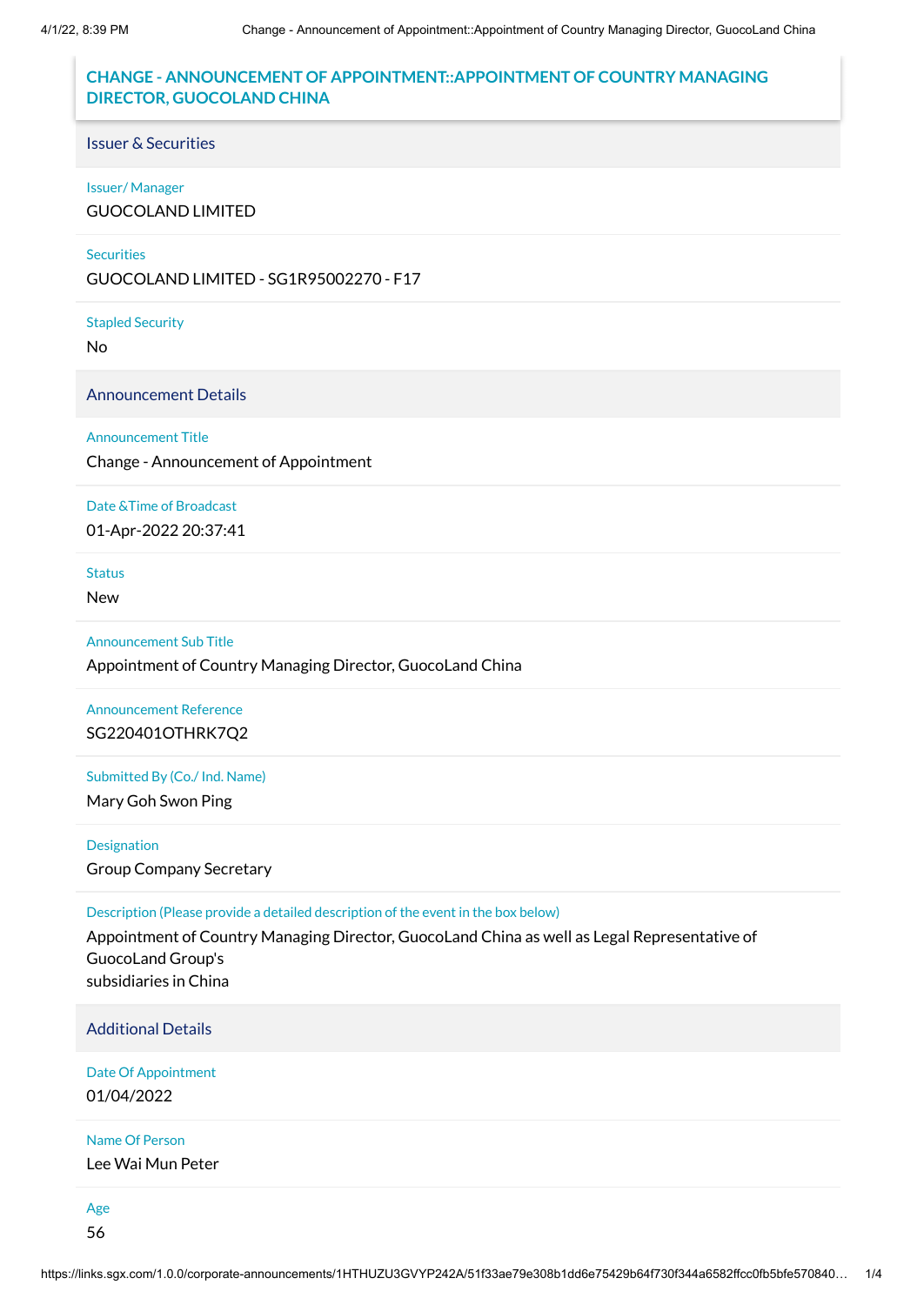# Country Of Principal Residence

## China

The Board's comments on this appointment (including rationale, selection criteria, and the search and nomination process)

Mr Lee's appointment is based on his past working experience in major companies and his qualifications.

Mr Lee has work experience in China for more than 20 years and is au fait with business and government practices in China. He holds a Bachelor of Science (Computer & Info Sciences) from the National University of Singapore.

# Whether appointment is executive, and if so, the area of responsibility

Executive appointment.

Mr Lee will be responsible for GuocoLand Group's operations in China and the overall management of GuocoLand Group's subsidiaries in China.

Job Title (e.g. Lead ID, AC Chairman, AC Member etc.)

Country Managing Director, GuocoLand China

Professional qualifications

Bachelor of Science (Computer & Info Sciences)

Any relationship (including immediate family relationships) with any existing director, existing executive officer, the issuer and/ or substantial shareholder of the listed issuer or any of its principal subsidiaries

None

Conflict of interests (including any competing business) None

Working experience and occupation(s) during the past 10 years 2020 - 2022 Pursuing personal interest

Keppel Land China: 2014 - 2020 Deputy Head Business Development, China 2008 - 2014 City Head Chengdu/Kunming

Undertaking submitted to the listed issuer in the form of Appendix 7.7 (Listing Rule 704(7)) Or Appendix 7H (Catalist Rule 704(6))

Yes

Shareholding interest in the listed issuer and its subsidiaries?

No

# These fields are not applicable for announcements of appointments pursuant to Listing Rule 704 (9) or Catalist Rule 704 (8).

Past (for the last 5 years)

Nil

Present

Nil

(a) Whether at any time during the last 10 years, an application or a petition under any bankruptcy law of any jurisdiction was filed against him or against a partnership of which he was a partner at the time when he was a partner or at any time within 2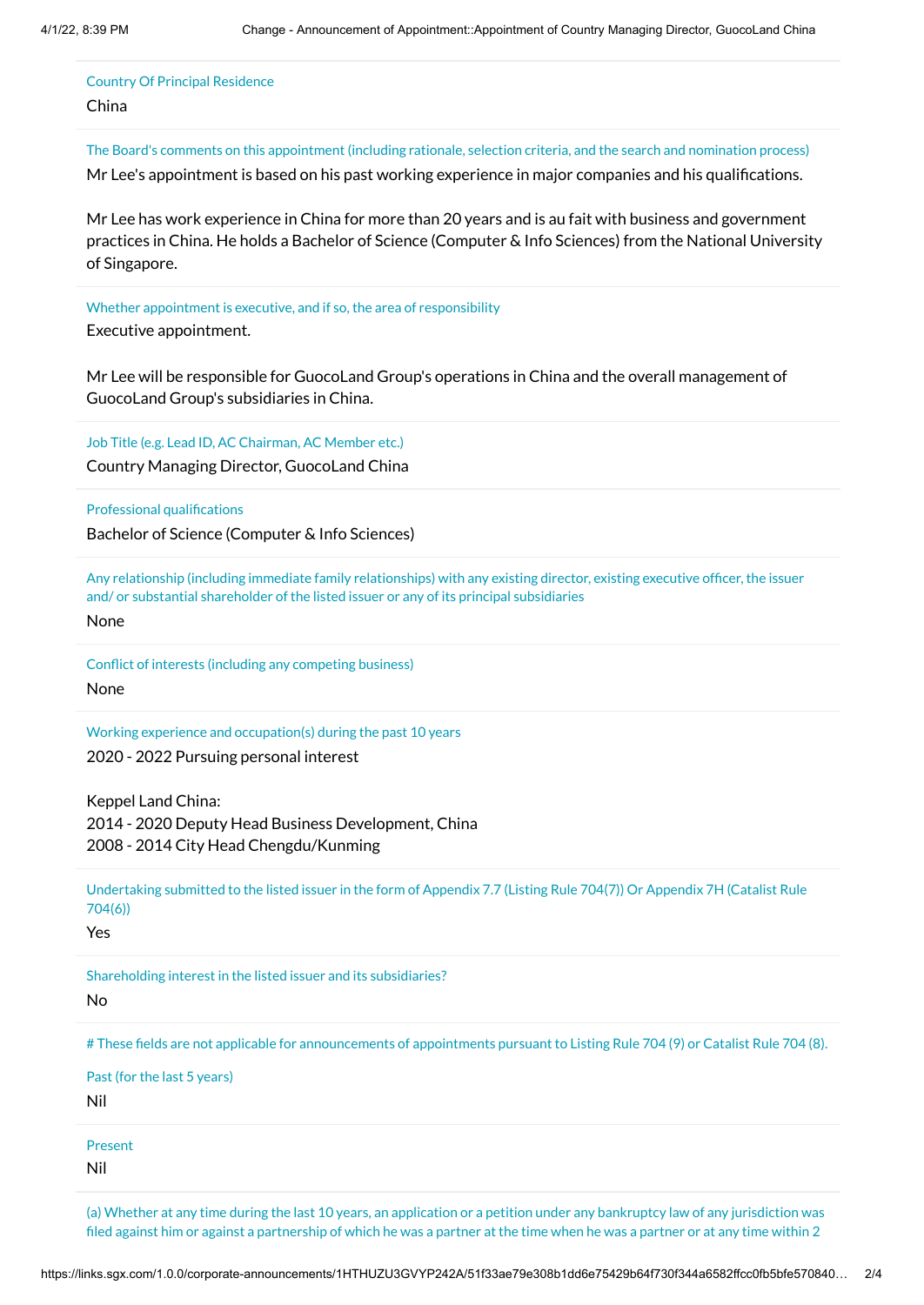years from the date he ceased to be a partner?

#### No

(b) Whether at any time during the last 10 years, an application or a petition under any law of any jurisdiction was filed against an entity (not being a partnership) of which he was a director or an equivalent person or a key executive, at the time when he was a director or an equivalent person or a key executive of that entity or at any time within 2 years from the date he ceased to be a director or an equivalent person or a key executive of that entity, for the winding up or dissolution of that entity or, where that entity is the trustee of a business trust, that business trust, on the ground of insolvency?

No

(c) Whether there is any unsatisfied judgment against him?

## No

(d) Whether he has ever been convicted of any offence, in Singapore or elsewhere, involving fraud or dishonesty which is punishable with imprisonment, or has been the subject of any criminal proceedings (including any pending criminal proceedings of which he is aware) for such purpose?

No

(e) Whether he has ever been convicted of any offence, in Singapore or elsewhere, involving a breach of any law or regulatory requirement that relates to the securities or futures industry in Singapore or elsewhere, or has been the subject of any criminal proceedings (including any pending criminal proceedings of which he is aware) for such breach? No

(f) Whether at any time during the last 10 years, judgment has been entered against him in any civil proceedings in Singapore or elsewhere involving a breach of any law or regulatory requirement that relates to the securities or futures industry in Singapore or elsewhere, or a finding of fraud, misrepresentation or dishonesty on his part, or he has been the subject of any civil proceedings (including any pending civil proceedings of which he is aware) involving an allegation of fraud, misrepresentation or dishonesty on his part?

No

(g) Whether he has ever been convicted in Singapore or elsewhere of any offence in connection with the formation or management of any entity or business trust?

No

(h) Whether he has ever been disqualified from acting as a director or an equivalent person of any entity (including the trustee of a business trust), or from taking part directly or indirectly in the management of any entity or business trust?

No

(i) Whether he has ever been the subject of any order, judgment or ruling of any court, tribunal or governmental body, permanently or temporarily enjoining him from engaging in any type of business practice or activity?

No

(j) Whether he has ever, to his knowledge, been concerned with the management or conduct, in Singapore or elsewhere, of the affairs of :-

(i) any corporation which has been investigated for a breach of any law or regulatory requirement governing corporations in Singapore or elsewhere; or

No

(ii) any entity (not being a corporation) which has been investigated for a breach of any law or regulatory requirement governing such entities in Singapore or elsewhere; or

No

(iii) any business trust which has been investigated for a breach of any law or regulatory requirement governing business trusts in Singapore or elsewhere; or

No